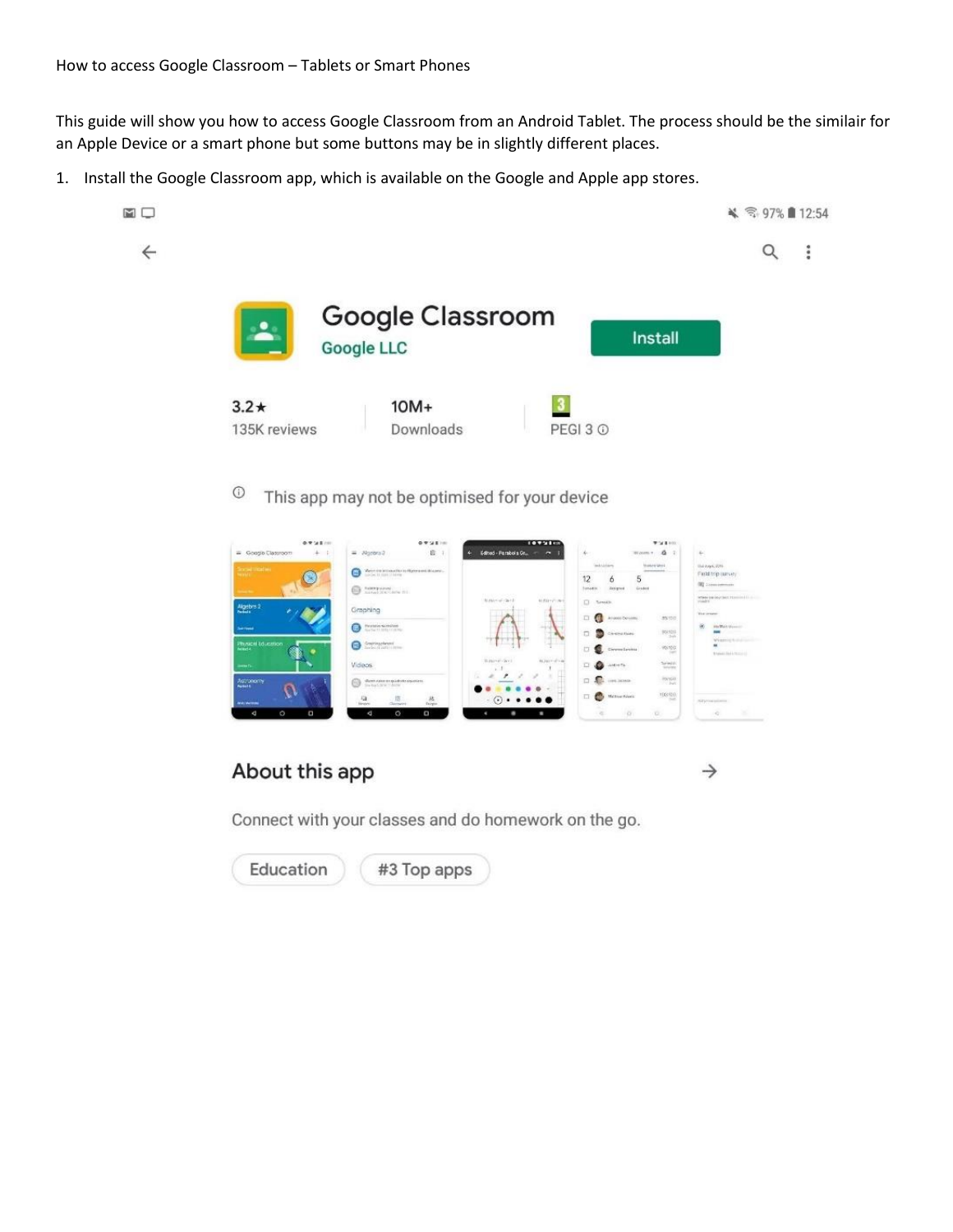2. Open the app and tap "Get Started". You will then be asked to sign in. Every child at Worplesdon has their own Google account which we also use in school. Depending on your device, you may be asked to "Add an account" as shown below.

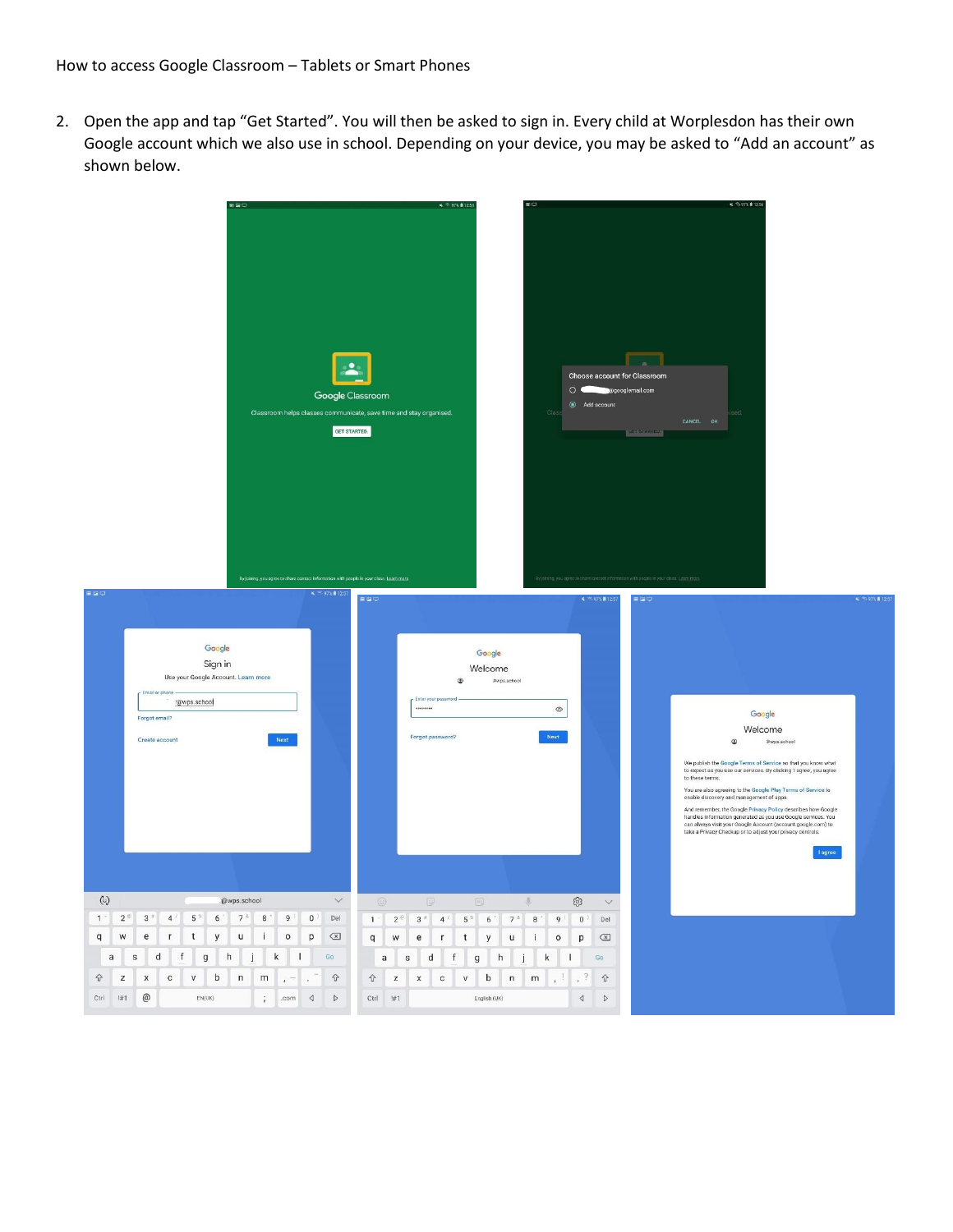## How to access Google Classroom – Tablets or Smart Phones

 $\leq 965$  8 13:00

 $+$   $\frac{3}{4}$ 



3. After logging in, you'll see the classroom that your child is part of. Click or tap on the name to access it. If they are not already part of a classroom, tap the 'plus' icon and then join the class with the class code you have received via ParentMail.



 $\begin{tabular}{c} \hline \end{tabular} \begin{tabular}{c} \hline \end{tabular} \begin{tabular}{c} \hline \end{tabular}$ 

 $rac{23}{\text{People}}$ 

 $\Box$ <br>Stream

- 4. The 'Stream' is where you will find messages and new pieces of work to complete.
- 5. 'Classwork is where you will find all of the different work we have set your child. It will be organised by day.

| GEAD                                            | ¥ %96% #13:00 |
|-------------------------------------------------|---------------|
| $\equiv$ Kestrels                               | 图 :<br>F.     |
| English                                         |               |
| Favourite Food<br>No due date                   |               |
| Computing                                       |               |
| Spreadsheets Lesson 3<br>皀<br>Due 28 Feb, 23:59 |               |
| Spreadsheets Lesson 2<br>F<br>Due 7 Feb, 23:59  |               |
|                                                 |               |
|                                                 |               |
|                                                 |               |
|                                                 |               |
|                                                 |               |
|                                                 |               |
|                                                 |               |
|                                                 |               |
| 曰<br>自                                          | 2             |
| Stream<br>Classwork                             | People        |